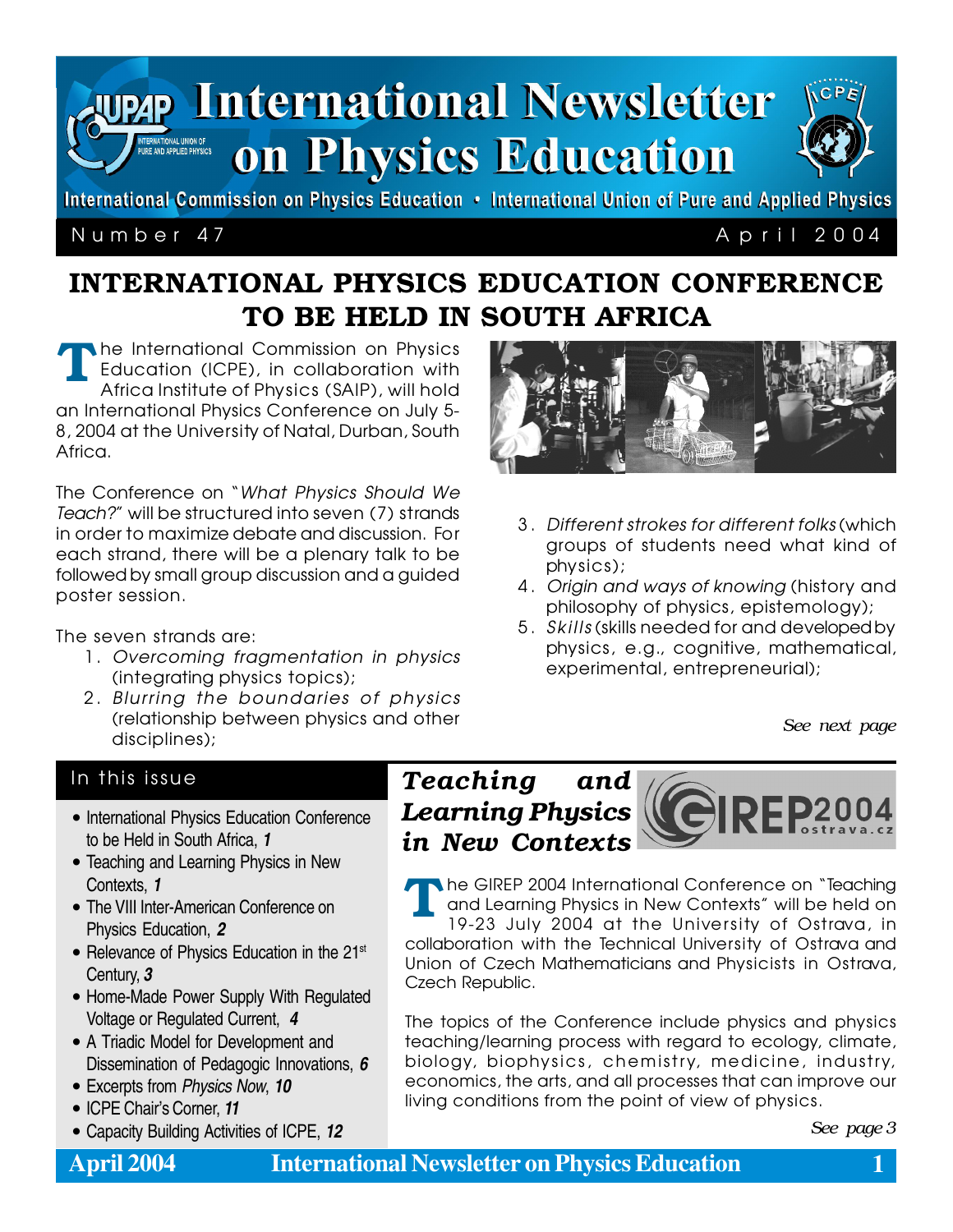## THE VIII INTER-AMERICAN CONFERENCE ON PHYSICS EDUCATION

The VIII Inter-American<br>Conference on Physics<br>Education (VIII IACPE) was Conference on Physics Education (VIII IACPE) was held at Havana, Cuba, 7 to 11 July 2003. Its venues were Havana University and Havana Libre Hotel. The VIII IACPE was organized by an Inter-American Council and the Cuban Physical Society. The general theme of the Conference was "Teaching Physics for the Future", and its goal was "to present, discuss and publish new ideas and results for improving physics teaching at all educational levels and improve the preparation of physics teachers".

The VIII IACPE was endorsed by the American Association of Physics Teachers (AAPT) and the American Physical Society (APS). It also had the endorsement and support of UNESCO, Latin American Center of Physics (CLAF) and the International Commission of Physics Education of the International Union of Pure and Applied Physics (ICPE/IUPAP). One hundred sixty-seven (167) delegates from 20 countries were present in the VIII IACPE. Sixty two (62) delegates were Cubans and the rest from the other countries.

The main themes of the papers presented were:

- · Teaching physics at non university levels
- · Teaching physics at university level
- · Preparation of physics teachers
- · Informal education of physics
- teaching
- · General themes on physics teaching
- · Themes of physics
- · Epistemology and history of physics in physics teaching

The themes of the lectures and the lecturers were the following:

- · The History of the Inter-American Conferences on Physics Education Through Its Recommendations. Moreira, Marco A., Federal University of Rio Grande do Sul, Brazil
- Reflections About the Methodology of the Researches in Science Education. de Cudmani, Leonor Colombo. University of Tucumán, Argentina.
- Physics Education Research -The Key to Student Learning and to the Preparation of Teachers. Mc Dermott, Lillian. University of Washington, United States of America. (Oersted Medal 2001).
- · The Role of Physics in Education. Lederman, Leon. (Nobel Prize in Physics, 1988), United States of America.
- · Past and Present of the Cuban Physics Career. de Melo, Osvaldo. Dean of Physical Faculty. Havana University, Cuba.
- · The Development of Physics in Cuba. Fajer Victor. President of Cuban Physical Society, Cuba.

 $\cdot$  Use of technologies in physics  $\vert$  A roundtable discussion on the "Role of Physical and Physics Teachers Societies in the Improvement of Physics Teaching at the Inter-American Region" was conducted with the following speakers: Charles Holbrow (Presidet of AAPT); Fredrick Stein (Director of Education of APS); Deise Miranda (Vocal for Teaching of Physics in Brazilian Physical Society); Eduardo Moltó (Vice-President of Cuban Physical Society).

> Two workshops were held, as follows:

1. Teaching with the Cosmology, Nuclear Science, Particles and Interactions, and Plasma Charts and Materials from the Contemporary Physics Education Project (CPEP). Aubrecht, Gordon. Ohio States University, United States of America.

2. The Project SDSS in the FERMILAB. Lara, Cristóbal. FERMILAB, United States of America.

The main recomendations of the working groups were the following:

Working Group 1: The Teaching of Physics in High School

1. To organize meetings (such as one on Didactics of Physics) between this and the IX IACPE, set up by the next IAF Organizer, with the support of an international team.

*See page 3*

### INTERNATIONAL... *from page 1*

- 6 . Conceptual organization (selection, sequencing and development of concepts to increase learning); and
- 7 . Physics for today (incorporating recent physics developments, technological applications)

The deadline for registration is May 21, 2004. For more information, visit the website, www.saip.org.za/Conference.html, email to ICPE2004@nu.ac.za or contact Prof. Diane Grayson (graysdj@unisa.ac.za).  $\bullet$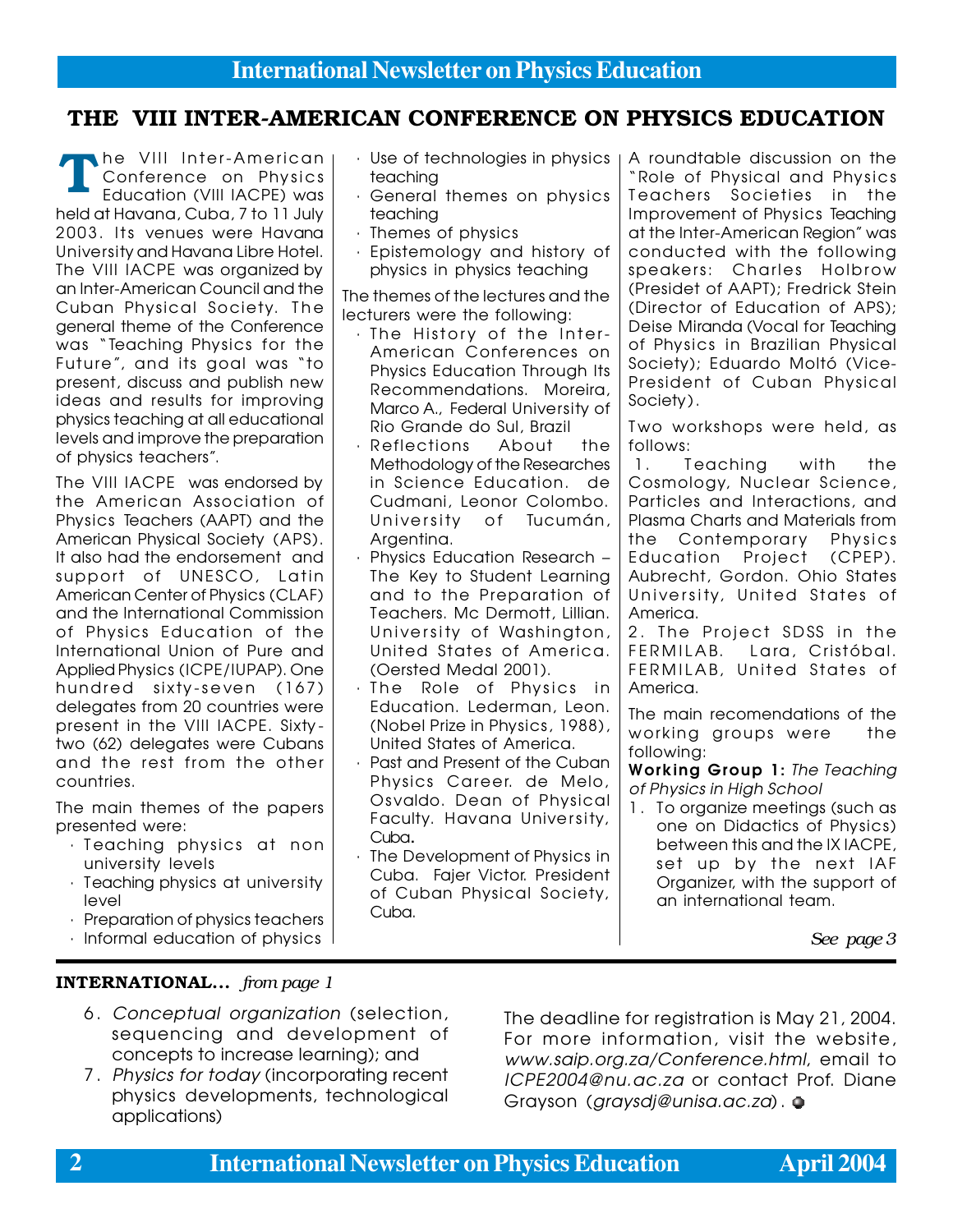# RELEVANCE OF PHYSICS EDUCATION IN THE 21ST CENTURY

ncreasing the relevance of physics education in the  $21^{st}$  century was the theme of the Conference of the Asia-Pacific Physics Teachers Association, Philippines Chapter held on 15-17 April 2004 at the University of the Philippines National Institute for Science and Mathematics Education Development. The objectives of the conference were to: (1) discuss current developments and issues in physics and I

technology education at secondary and tertiary levels, (2) share experiences and researches in promoting relevant physics lessons, and (3) strengthen multisectoral cooperation.



Over a hundred physics teachers and professors attended the talks and workshops on the following topics:

- Broadening Scientific and Technological Literacy: A Challenge for Physics Education
- Improving Curriculum and Practice in Physics and Technology Education
- Use of Innovative Technologies in Physics and Technology Education
- Research in Physics and Technology
- Physics Education Research
- Hands-On and Minds-On Physics
- Basic Education Physics Curriculum in Context

Other activities included visits to observatories on campus.  $\bullet$ 

### INTER-AMERICAN... *from page 2*

- 2 . Send to all Ministries of Education, Physical Societies and Physical Teachers Societies in the hemisphere, a wellfounded document indicating the importance of strengthening Physics education at the high school and secondary levels.
- 3 . Considering the need of strengthening the experimental work at these levels, we recommend the creation of Workshops and Seminars on the subject to take place during the next IACPE, and also in the period between the present one and the next one.
- 4 . To ask organizations such as UNESCO, OEA, OREALC, OEI, CAB, etc., for systematic support to the Ibero-American Physics Olympiad and other similar events.

5 . To give this group a permanent character, in such a way that it can propose new initiatives before the next IACPE, and contribute to the propaganda of well-proven didactical ideas –which can be done through the IACPE webpage.

Working Group 2: Use of New Technologies in Physics Teaching

- 1. Creation of a webpage with the goal of receiving and spreading contributions on different way s of using and evaluation of new technologies in Physics teaching. The people responsible for this proposal, are: Marcelo de Oliveira Souza (Brazil) (mm@venf.br); Ricardo Buzzo Garrao (Chile) (rbuzzo@ucv.cl)
- 2. Creation of an InterAmerican Center for the development of multi-media software for Physics teaching. The idea is

to give workshops on the creation of multi-media software and its free distribution to all members of the Physics community. The people responsible for this proposal, are: James Sullivan (United States) (James. Sullivan@uc.edu); Rolando Blest (Chile) (rblest@lauca. usach.cl)

3 . Creation of a forum about the use and abuse of new technologies in Physics teaching, aimed at the evaluation the individual experiences and their impact in the learning process. The people responsible for this proposal, are: Alejandro González (Mexico) (xaghx@ yahoo.com); Julio Vázquez (Cuba) (geavarona@cuba solar.cu)

*See page 8*

### TEACHING... *from page 1*

The organizers of the Conference are Prof. Erika Mechlova (erika.mechlova@osu.cz) of the Department of Physics, Faculty of Science, University of Ostrava and Prof. Petr Wyslych (petr.wyslych@vsb.cz) of the Department of

Physics, Technical University of Ostrava. For more information, contact the Conference Secretary, Jana Janoscova (jana.janoscova@ osu.cz), or visit the Conference website, http:// www.girep2004.cz. ●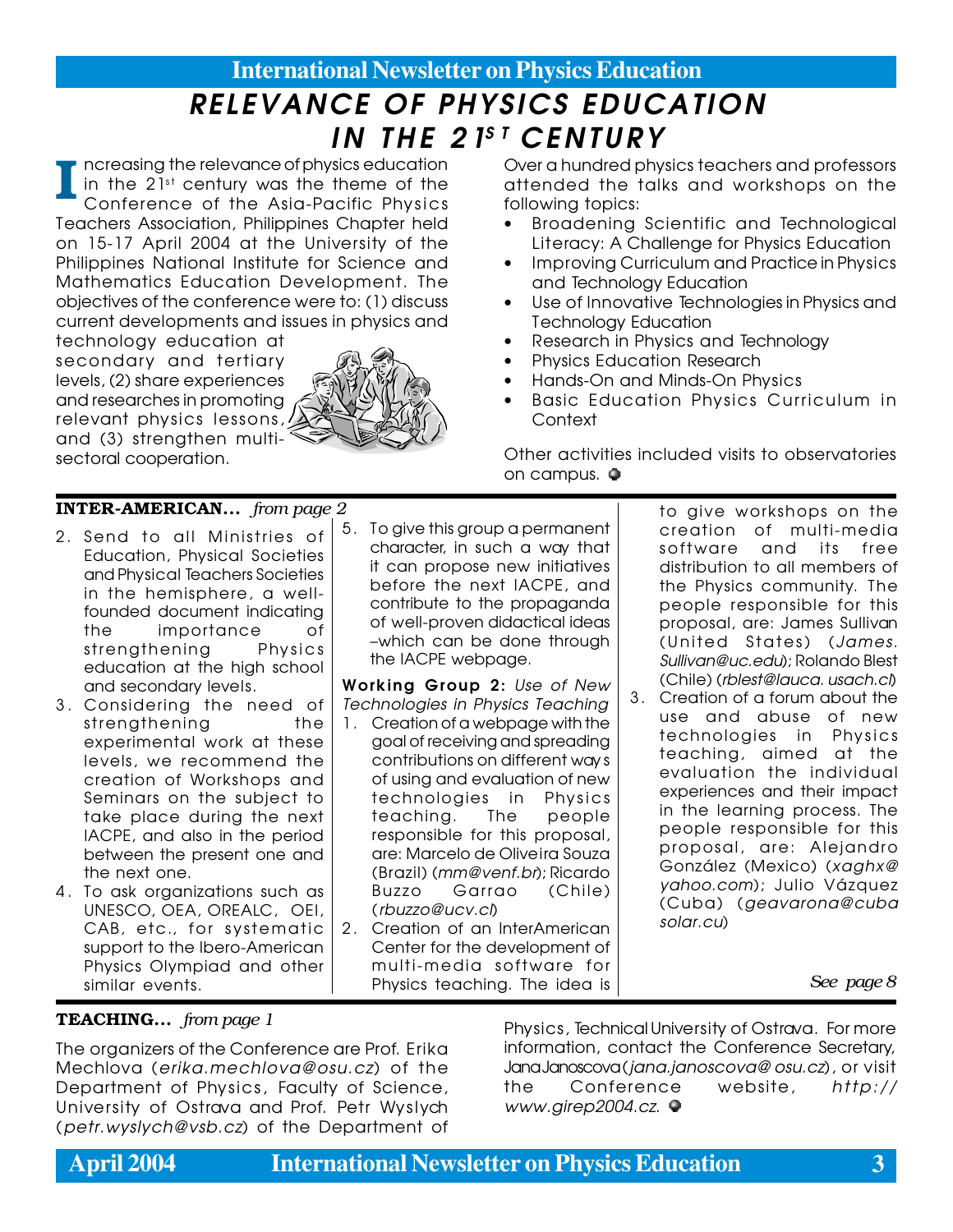# **FOR INTRODUCTORY PHYSICS LAR** by Edward Kluk, Dickinson State University, Dickinson ND

Edward.Kluk@dsu.nodak.edu

### HOME-MADE POWER SUPPLY WITH REGULATED VOLTAGE OR REGULATED CURRENT

### Introduction

This inexpensive and sturdy power supply is based on an adjustable voltage regulator LM317T and works either in voltage (1.3 - 9.5 V) or current (0.05 - 0.55 A) regulation modes. The current regulation mode works for low external resistances which are not exceeding 60 ohms. An internal fuse of LM317T switches the power supply automatically off when overheated, preventing any damage. In our Introductory Physics and Chemistry Labs these pover supplies are used for eight years without a single failure. Building a few of them lowers costs substantially. They are especially useful in all these experiments and demonstrations where relatively high current through a low resistance is required. Typical Lab applications are listed right below whereas some simple demonstrations are described in the last part of this instruction.

### LIST OF SOME TYPICAL LAB APPLICATIONS

| Lab experiment                                 | Function          |
|------------------------------------------------|-------------------|
| Chm's Law                                      | voltage regulator |
| Resistivity of Metals                          | current regulator |
| The Temperature Dependence of Resistance       | current regulator |
| Measurements of Earth's Magnetic Field         | current regulator |
| Superconductivity                              | current regulator |
| Measurements of Faraday's Constant (Chem. Lab) | current regulator |
| Electrolysis (Chem. Lab)                       | current regulator |

### Parts and Construction Blueprints

| Part Name                | Quantity             |
|--------------------------|----------------------|
| Voltage regulator LM317T | 2                    |
| Resistors 10 OHM 0.5 W   | 2 pkg                |
| Resistors 10 OHM 0.25 W  | pk g                 |
| Predrilled board         |                      |
| Rheostat 20-OHM 1.2W     | 2                    |
| $1/8"$ jacks             | pk g<br>1.           |
| Toggle switch            |                      |
| Knobs $3/4$ "            | 1 pkg                |
| Posts                    | $\mathbf{1}$<br>pk g |
| B ox                     |                      |
| 30-gauge wire – red      |                      |
| 30-gauge wire - blue     |                      |
| Machine screws 40-4      | pk g<br>L            |
| Machine nuts 40-4        | pk g                 |
| 12VDC adapter 500mA      |                      |

The blueprint below (Figure 1) shows how the electric circuit of the power supply looks like, and how it can be arranged on a half of the predrilled board (276-148). As usually a clean soldering with use of some sort of soldering paste like rosin soldering flux (64-021) is essential. Most constructional troubles are caused by wrong connections or bad soldering.



Additionally you have to make from an aluminum sheet two heat sinks for both LM317T (use of heat sink grease 276-1372). The Radio Shack heat sinks (276-1363) do not fit to the 270-233 box. Alternatively, you may use a larger box .

In Figure 2 a possible arrangement of controls, input and outputs is shown. Essential here is a firm fixing of potentiometers (rheostats). They should be prevented to turn around if somebody is trying to turn them too hard.

*See next page*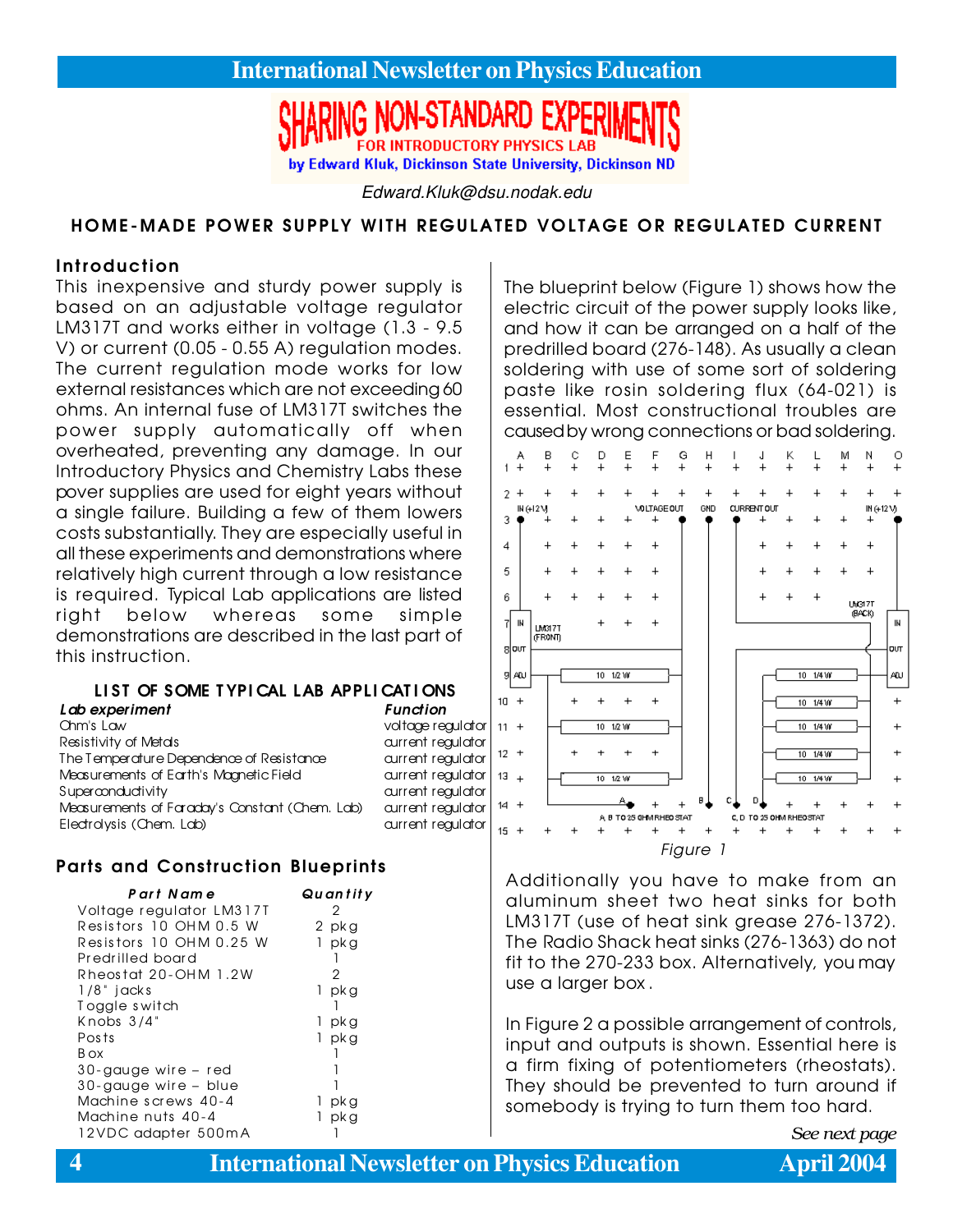### HOME...*from page 4*





## Two Simple Demonstrations



This diagram shows a quick demonstration of dependence of a resistance on temperature. The current regulator keeps a steady current through the wire. This current does not depend on the wire resistance. As the wire becomes hot its resistance increases and this in turn causes an increase of the voltage on the wire. For good results the wire resistance should be a few times

greater than the resistance of the other electric connectors used in this experiment. A spiral made of a thin iron wire (gauge 30) will do the trick.



This is a copy of the Oersted's experiment revealing a magnetic field around conductors with electric currents. The left side of the triple wire loop should be oriented along the magnetic needle direction when the current is absent. The needle should be as close to the wires as possible. Increasing the current gradually we will observe the magnetic needle turning away from its initial direction. This experiment can be mounted on a plexiglass plate and demonstrated to large classes with help of an overhead projector.  $\bullet$ 

### Source:

Other non-standard laboratory experiments in Physics may be viewed at: http://www2.dsu.nodak.edu/users/edkluk/ public\_html/nslab/labshare.html

http://www2.dsu.nodak.edu/users/edkluk/ public\_html/nslab/lspowsup.html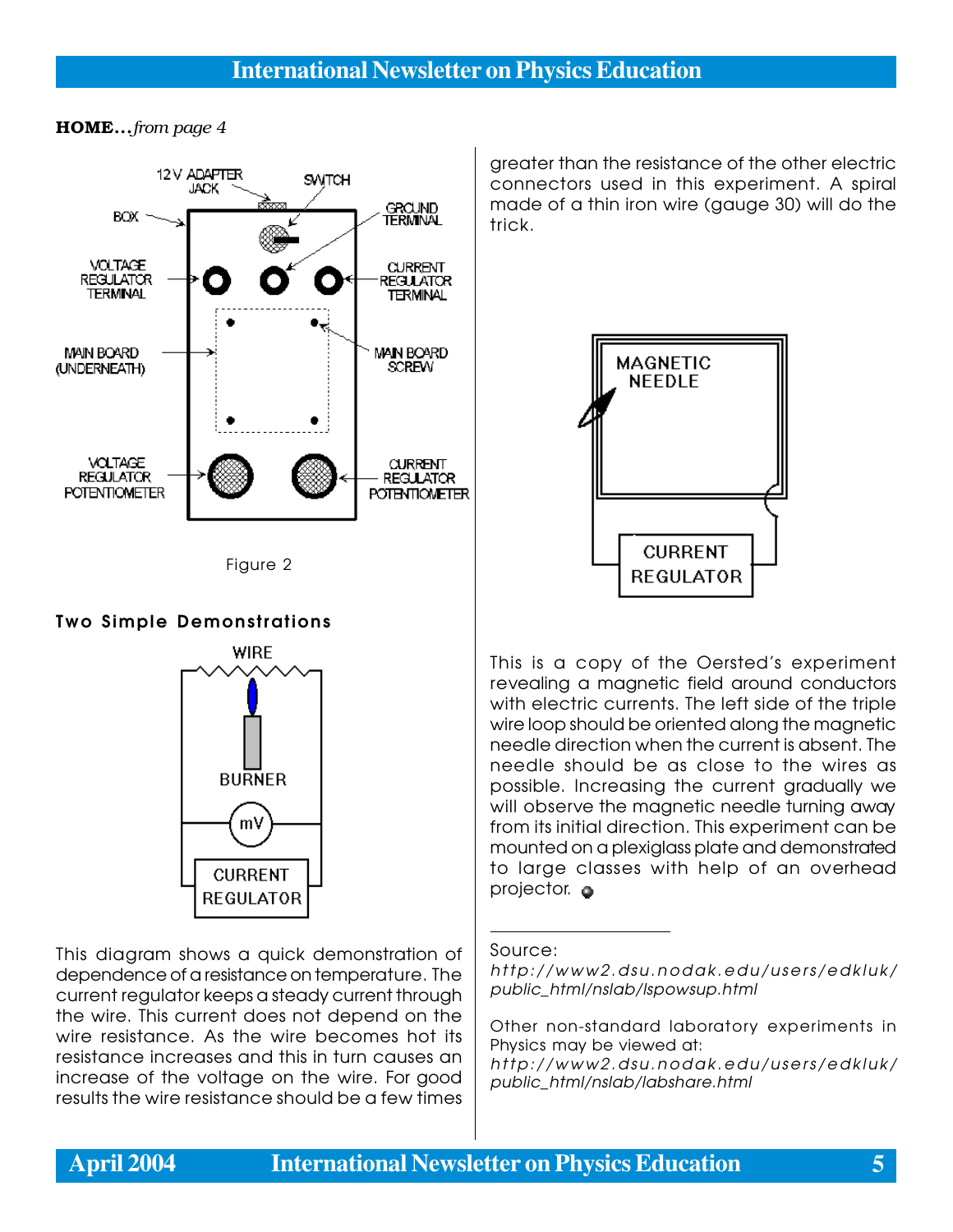# A TRIADIC MODEL FOR DEVELOPMENT AND DISSEMINATION OF PEDAGOGIC INNOVATIONS

### PRATIBHA JOLLY *(pjolly@vsnl.com)*

Department of Physics, Acharya Narendra Dev College, University of Delhi, India

### INTRODUCTION

Indenting inert educational systems with firmly entrenched practices is a complex task. Alternate programs demand new structures, resource materials, teaching strategies, instruments for assessment, mechanisms for dissemination and pilot trials. Such wide scale changes cannot be affected in isolation from the key players: the students and the teachers who cannot but operate within the academic and administrative framework of the organization.

At University of Delhi, teaching of undergraduate courses is delegated to several constituent colleges, all prescribing a common course of study and terminal examination. Teaching programs operate within the dyadic framework of traditional lecture and laboratory. These place few cognitive demands on the student. Periodic changes in curriculum do occur. However, the locus of reform is invariably the content. Rarely is an effort made to embed the curriculum in what may be perceived as good pedagogical practice and evolve effective methods of instruction. Although these problems are not unique to our system, they are more serious because unlike developed countries where periodic waves of curriculum innovation have been enabled by well-deliberated policy initiatives, in India there are abysmally few institutional reviews or funding programs for research in education at the tertiary level. Then, most teacher innovations tend to be on a limited scale and rarely constitute a comprehensive course package to merit attention. Inasmuch as import of curriculum packages, resource materials, experimental kits and equipment, however proficient, cannot fill the lacunae in individual programs,

indigenous solutions become imperative.

### THEORETICAL FRAMEWORK

There are essentially three steps in curriculum development. These entail:

- *1. Innovation*: getting from an idea to the concrete curricular product which could be an instrument for teaching, a teaching strategy or a complete curriculum;
- *2. Accommodation*: getting all the stake holders to formally endorse and accept the innovations as part of the formal curriculum; and last but not the least,
- *3. Assimilation*: getting the teachers to implement curriculum innovations in letter and in spirit in the actual classroom.

This triadic model (Jolly, 2002) proposed for a learning organization follows closely the process of cognitive change in a learning individual. As is well known, each of the above evolutionary stages brings its characteristic challenge and necessitates development of unique instruments and process skills.

### ELABORATION

### *Student Projects as Instruments for Innovation*

Since the initial stages of our work that began from the confines of a single classroom, we have used student projects as tools for curriculum development and pedagogic innovation. Guiding students has also provided a tremendous opportunity to us, as teachers, for life long learning.

*Context:* Although the scope of investigations is unlimited, we have looked for student project ideas from within the existing curriculum or such frontier areas that ought to be included in the formal curriculum (Jolly et. al.,

1987.) To make a beginning, we targeted the existing laboratory programs, identifying three major lacunae:

- there are few well crafted setups for demonstration of physical phenomena which can help students visualize the physics they are learning and enhance qualitative understanding;
- there is a lack of emphasis on reproducing the result of a physical measurement quantitatively to a sufficient accuracy; this is responsible for diminution of skills and consequent loss of confidence in the use of hands; and
- the measurement techniques are outdated and do not reflect the<br>technological advances in technological advances in instrumentation or exploit befittingly the potential of microelectronic devices and microcomputer-based technologies.

As an end product, the projects have attempted to generate ideas and resource material to fill these shortcomings.

*Development of effective teachinglearning strategies*: Projects provide the perfect framework for constructing a learning environment where the process of discovery is, both, hands-on and minds-on. A post hoc analysis of the project activities suggests that the model of learning that has evolved is one of cognitive apprenticeship (Collins, Brown, and Newman, 1989). In the initial stages the teacher, like an expert craftsman, models the problem, provides coaching and scaffolding to the student who moves forward through a sequence of increasingly complex tasks. As the student learns to negotiate these tasks entirely by herself, the teacher gradually fades out.

*See next page*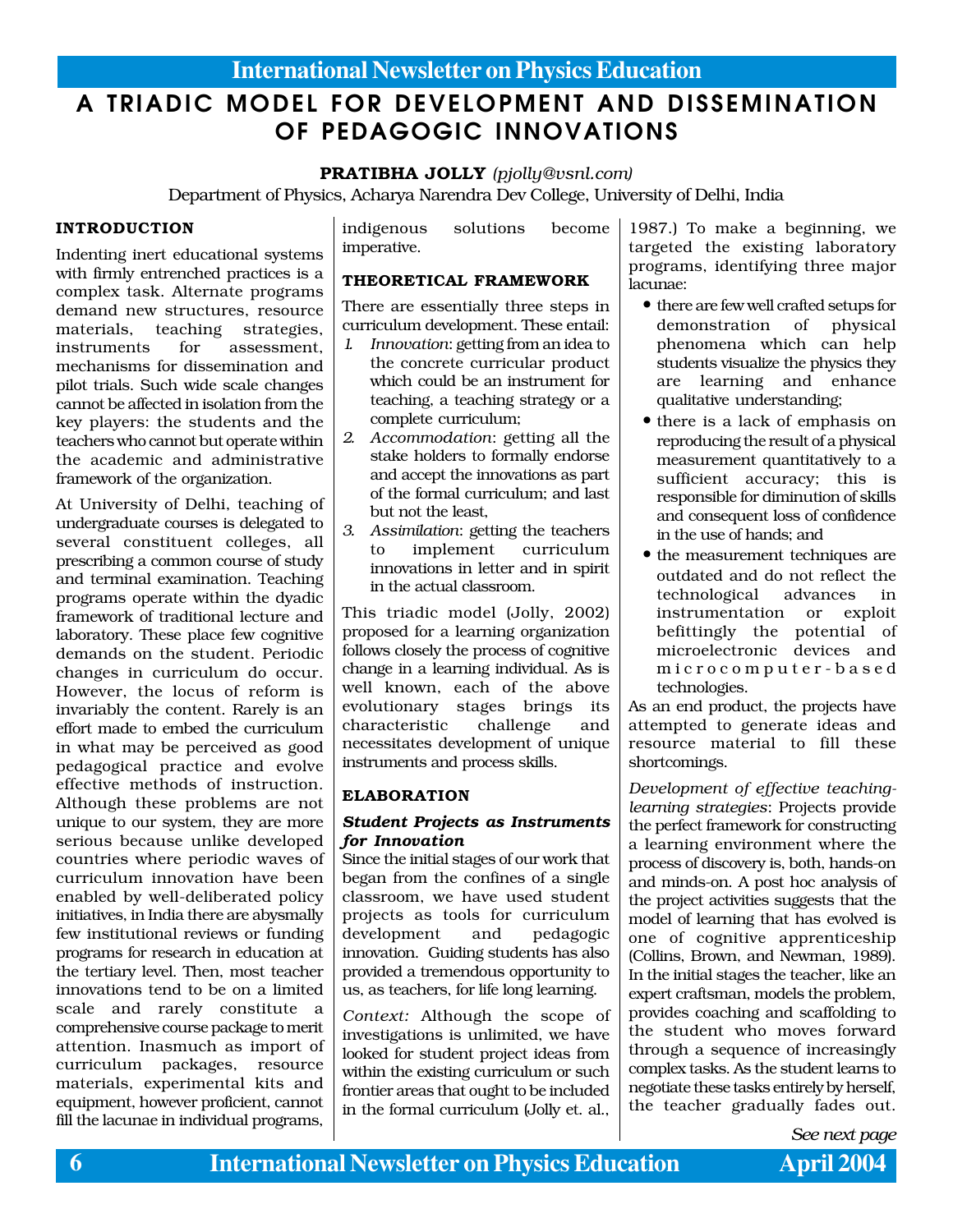By carefully balancing teacher guidance and self-paced inquiry, we have tried to ensure that open-ended projects, in addition to enhancing procedural and conceptual skills of students, also yield outputs utilizable by the formal system.

*Development of Resource Materials:* The know-how from student projects has led to formulation of a radically different laboratory curriculum (Jolly, 1994). The salient features of this course are its modular structure; introduction of familiarization exercises, laboratory tutorials and group discussions designed to enhance procedural and conceptual skills; and implementation of modern day measurement techniques. Iterative improvements on traditional physical measurement setups have also led us to develop indigenously a comprehensive low-cost microcomputerbased laboratory with appropriate data-acquisition hardware, software and curricular materials (Jolly, 1997; Jolly, Verma and Raghavan, 1999). An important requirement of most projects is development of hardware. The students whose projects involve a component of electronics instrumentation are required to package their working circuits and contribute these to the project laboratory for use by others. Considerable effort is expended in perfecting soldering skills, planning component layout, chassis mounting, art work and finally, in testing, debugging and calibrating. Students learn to optimize aspects such as the overall cost, technical features, ease of use, aesthetic appeal and robustness. The final designs conform to the blueprint accepted by the whole group so that work produced by different student groups can ultimately be branded together as a commercial prototype.

### *Accommodation of Pedagogic Innovation*

The federal structure of our university and inherent democracy in discourse, in principle, gives the teaching community immense power to set its

**TRIADIC...** *frompage 6*  $\qquad$  own academic agenda. Evidence shows that whenever a sufficiently large number of college teachers want a change in curriculum, endorsement by the formal system follows intrinsically. Then, before any major curriculum reform meeting, we have found it expedient to circulate background papers, hold discussions with teachers in individual colleges, conduct teacher training programs and use feedback to fine tune proposals. Such grass root level canvassing has played an important role in the formal adoption of the new laboratory curriculum for the honors program in Physics. However, acceptance of new curricular ideas invariably depends on a diverse set of factors. It is often because a change is long overdue; no other concrete alternative proposal is available; on academic grounds it would be politically incorrect to reject the ideas put forward. Indifferent acceptance can, however, cause significant distortions in what is proposed. In the case of new undergraduate laboratory curriculum, despite the training programs, we found many teachers systematically put aside all the novel features on which the pedagogic success of the course depended. Without the innovative units, techniques and teaching strategies, the curriculum accepted in principle, stood defeated on ground.

### *It is relatively easier to usher changes in curriculum where teachers who develop the alternatives have the freedom to implement these in the class.*

At the undergraduate level where teaching is distributed over a large number of colleges, the dynamics of diffusion of innovation are complex.

### *Classroom Research as an Instrument for Assimilation of Innovation*

Effective transfer of pedagogic innovation from the local and welldefined environs of the developers' laboratory to the widely differentiated ambience of actual classrooms is the most difficult stage to negotiate.

*Assimilation of educational innovation depends critically on teachers' understanding of how the specific instrument is to be employed.*

Then rather than concentrate on propagating merits of use of specific instruments, it is necessary to address the root cause of the impediment; the teacher's epistemological beliefs about the process of teaching-learning itself.

We have found routine short duration teacher training programs to be singularly unsuccessful in affecting a deep-rooted change in perspective. Using insight gained from our work with students, we have floated a unique training program that aims to build a community of thinking teachers who can commingle the roles of curriculum developers and education researchers. It does so by introducing them to current findings of physics education research and its methodology by directly engaging them in a classroom research project (Jolly, 2000.) It also provides a hands-on introduction to select innovative instructional strategies that have been successful the world over.

*Context*: While the scope of classroom research is all encompassing, the program deliberately keeps the teacher's classroom projects time bound, limited in scope and thus, sharply focused. After an initial introduction to what classroom research is, the participants are asked to form a collaborative group, design a single concept based instrument to collect data on students' learning of a single topic and administer it to large sample populations of students from across the university at the most opportune moment during instruction. This exercise provides the context for reading about earlier research where it exists (McDermott and Redish, 1999.) The challenge lies in designing a suitable instrument, analyzing students' responses, looking for patterns in students' thinking, interpreting these and making

*See page 9*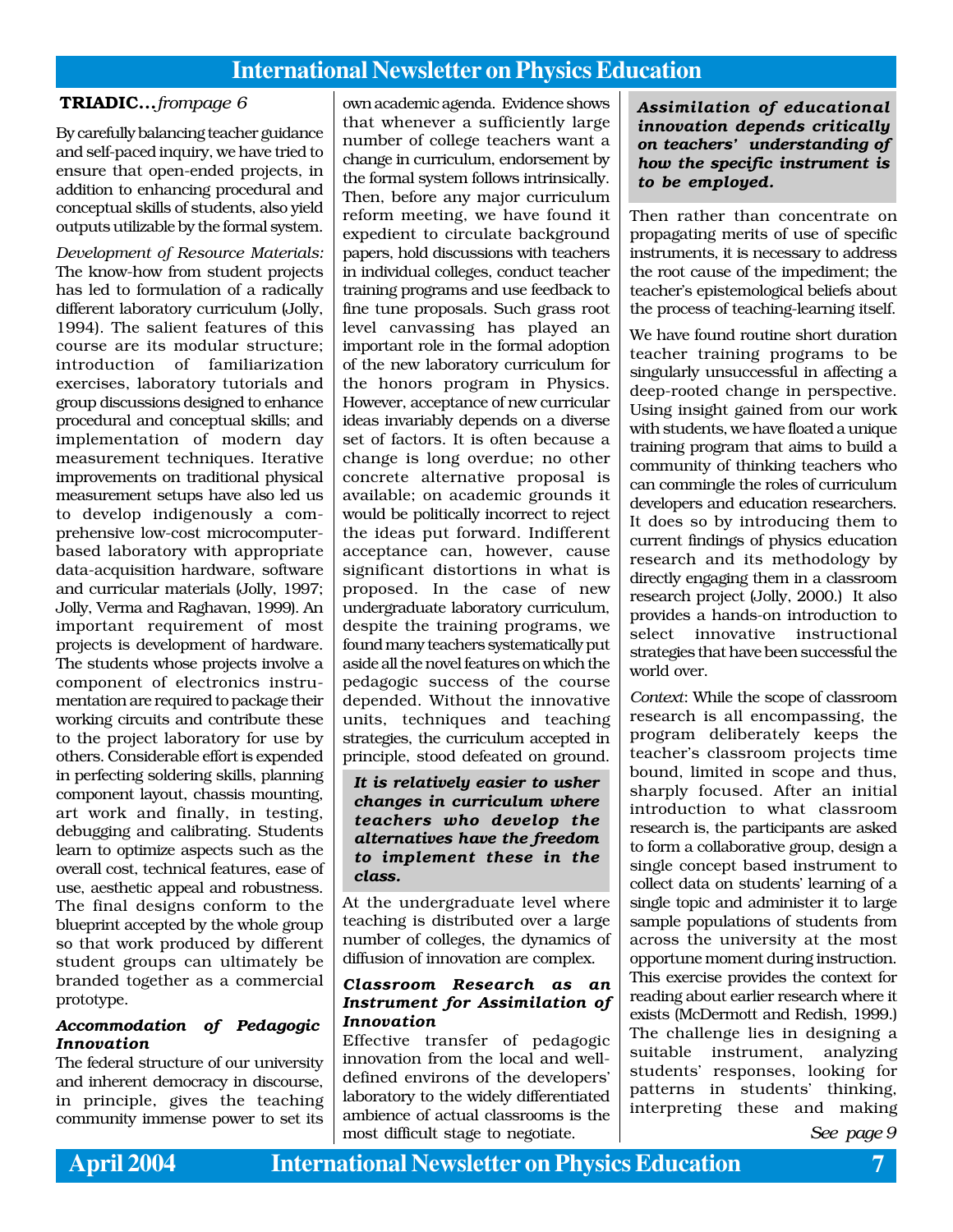### INTER-AMERICAN... *from page 3*

Working Group 3: Physics Education and Science Education Research

- 1. Research projects on physics education should include the participation of college teachers, secondary school teachers, and researchers from other areas of physics.
- 2. Educational systems national, regional, and localshould provide opportunities, e.g., fellowships - for secondary school teachers to participate in physics education research projects as researchers.
- 3 . Physical societies and physics departments should encourage speakers to talk about physics education research in their meetings, seminars, and workshops, and to provide a space for presenting research papers on physics education in these events.
- 4 . Physical societies and physics teachers associations should publish research journals in physics education and provide a space for research papers on physics education in their journals. They should also publish journals for teachers in which research findings in physics education can be communicated to the target audience.
- 5 . Research papers on physics education and instructional materials resulting from this research should aim at high quality standards as the best way of gaining full acceptance and recognition from the physics and the educational communities.
- 6 . Research journals in physics education must be fully refereed even when they are published only electronically.
- 7 . The physics teaching and learning process itself should be an object of study in physics

education research, as well as questions regarding the nature of science, the relationships among physics, technology, and other sciences, the use of methods and procedures tvpical of contemporary research activities, the historical, social, and cultural aspects of science.

- 8 . At least the equivalent to a one semester course on research in physics education should be included in the curriculum of physics teacher preparation.
- 9. Educational institutions, governments, and physical societies should provide support (or help to obtain support) for visits between physics education researchers in different countries.
- 10. Research projects in physics education should be reviewed only by experts in physics education and on research in physics education.

### Working Group 4: The Preparation of the Physics Teacher

Create a virtual network for the formation of physics teachers, to serve as a reference for profesors, teachers, researchers and others. The network will be configured having two sections: Initial formation and Continum Formation. For this, it is neccesary to:

- Support translation of materials into three lenguages (English, Portuguese and Spanish)
- Link with other regional websites
- Put this network on the home page of the Conferences

Working Group 5: Informal Education in Physics

- 1 . To promote:
- E xchange meetings between researchers, science popularizers, teachers and media previous to each IACPE.
- The recognition, by all national research systems, of the importance of science popularization.
- The participation in educational scientific projects.
- 2 . To develop:
	- An information exchange network of Physics popularizers aimed at increasing the interest in Physics.
	- Ad hoc strategies to measure the political and social impact of Science popularization.

Working Group 6: The Preparation of a Physicist

- Both physicists and physics teachers (to the extent they are different) must be exposed to hands-on basics and advanced experimental techniques.
- Majors must have real contact with active physics research, whether experimental or theoretical, as early as possible in the course of study.
- The use of computational tools (as in virtual experiments and simulations) must not be at the expense of true experimentation; instead, use of computer technology should complement experimental skills such as data acquisition and analysis.
- Physicists must assure ethical treatment of undergraduate and graduate students and postdocs: they should be treated as real, valuable partners; they should get proper publication credit (no padding of coauthors); and results should not be rushed to early publication without consultation with coauthors.
- Physics departments in all the Americas should emulate the REU program (Research Experiences for Undergraduates) with exchanges across national boundaries.

*See page 10*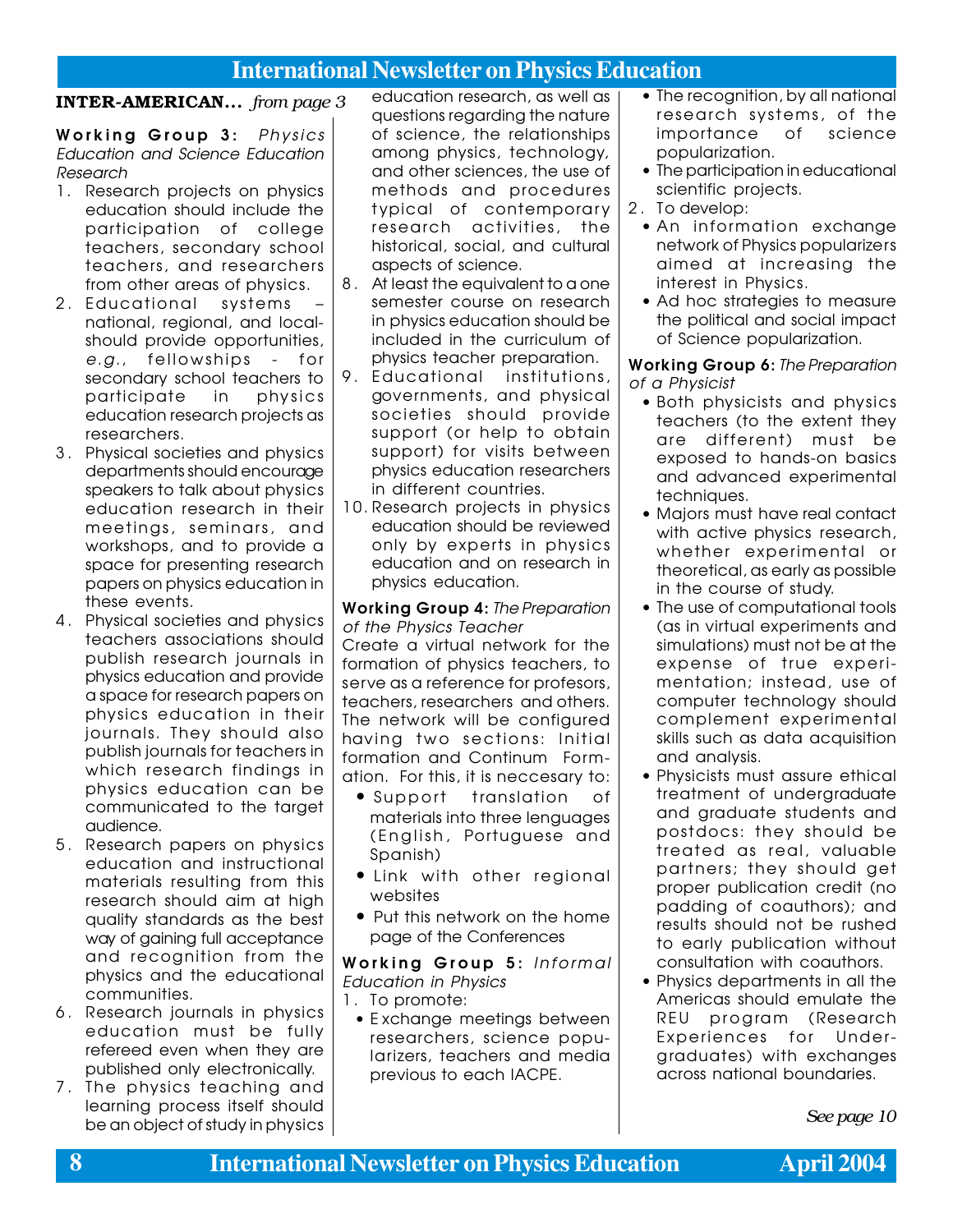### TRIADIC... *from page 7*

suggestions on how students' learning difficulties could best be overcome. To ensure quality, each collaborative group is required to produce a report and present the findings of the classroom research at a Seminar.

*Achievements:* This program has been fairly successful in, one, sensitizing teachers to need for reflecting on their teaching practices; two, focusing their attention on pedagogic issues. It has also led to development of new instruments for objective assessment of learning outcomes and generated a wealth of research-based data on patterns of student's learning through specific studies. More importantly, the program has catalyzed the formation of teachers' collaborative groups and a community of teacher learners, significantly large in number. This network has successfully permeated classrooms across the university as concept tests have been administered to large populations of students across many colleges. Even teachers who have not been active participants in this program have out of curiosity provided access to their classrooms. Training in the methodology of classroom research has empowered the participating teachers to undertake research-based curriculum innovations using their own classroom for data collection and field-testing of ideas. We hope the endeavor would lead to sustained action research by the collaborative network. It is the latter that can impact the praxis of instruction.

### SUMMARY

The model proposed herein is essentially cyclic (Figure). It provides a mechanism for implementing the process loop for curriculum innovation, accommodation, and assimilation into the actual classroom. This entails

- identifying select lacunae in domain knowledge in the existing courses;
- initiating student projects for developing, one, a better understanding of the domain; two, resource material for new areas of instruction; and three, a new ethos in teaching-learning with greater emphasis on innovation and active mental engagement;
- identifying select lacunae in the pedagogic content of the existing courses;
- initiating teachers' classroom research projects for, one, sensitizing teachers to need for reflecting on their teaching practices; two, developing new instruments for objective assessment of learning outcomes; and three, establishing processes for large-scale development of research-based curriculums.

While experiments in education reform are long drawn and difficult to validate, the necessary steps outlined in this study have provided us milestones against which efforts can be evaluated.  $\bullet$ 



Extending and Enhancing Existing Curriculum



### BIBLIOGRAPHY

- Collins, A. J., Brown, S. and Newman, S. E. (1989). Cognitive Apprenticeship: Teaching the Crafts of Reading, Writing and Mathematics. In Resnick, L. B. (ed.), *Knowing, Learning and Instruction: Essays in Honor of Robert Glaser*, Hillsdale, NJ, Erlbaum. 453-494.
- Jolly, P. (1994). Logical Framework of the New Laboratory Curriculum at Delhi University, *Bulletin of Indian Association of Physics Teachers*. January 1994. 5-16.
- Jolly, P. (1997). Integrating Computers in Physics Teaching – An Indian Perspective. In Redish, E. F. and Rigden, J. S. (eds.) *The Changing Role of Physics Departments in Modern Universities: Proceedings of ICUPE*, The American Institute of Physics, NY. 631-638.
- Jolly, P. (2001). A Refresher Course in Physics Education: Training College Teachers to do Classroom Research. In Pinto R. and Surinach, S. (ed.), *Physics Teacher Education Beyond 2000*, 249-252, Elsevier, Paris (2001).
- Jolly, P. (2002). An Indigenous Process of Pedagogic Innovation: A Case Study on Curriculum Development.. AI & Soc. (2002) 16, 148-162.
- Jolly, P., Bhargava, S.C. and Srivastava, P.K. (1987). Learning Through Investigative Projects – A Possible Approach to Laboratory Programs, *Physics Education (India)*. 4(1). 36-41.
- Jolly, P., Verma, M. and R. Vijayaraghavan (1999). Science On-line: Developing a Low-cost Microcomputer-based Laboratory. In Xingkai, L. (ed.), *Proceedings of the'99 International Conference of Physics Teachers and Educators, Turning The Challenge Into Opportunities: The Historic Mission of Physics Teachers for the Next Millenium*, Guangxi Normal University, Guilin, P. R. CHINA.
- McDermott, L. C. and Redish, E. F. (1999). Resource Letter on Physics Education Research. *American Journal of Physics*. 67(9). 755-767.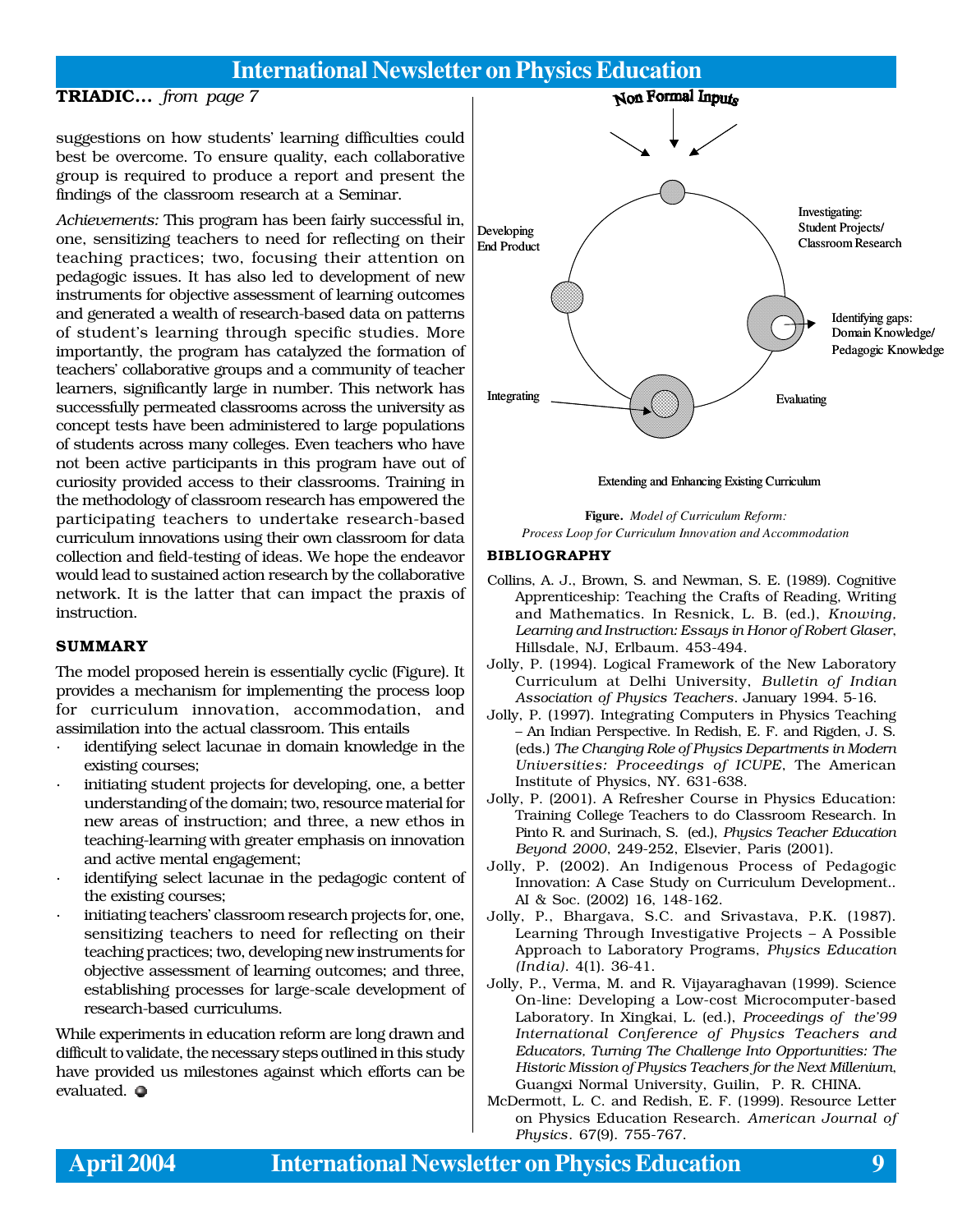

# Excerpts from Physics Now

Introduction Jon Ogborn

This collection of reviews of the state of the art in physics is an updated version of a collection edited by Paul Black, Gordon Drake and Leonard Jossem, to mark the beginning of the new millennium. Several years on, physics has moved forward and it is time once again to take stock and to look a little into the future.

The first collection arose out of discussions at a meeting of the Council of the International Union of Pure and Applied Physics in 1998. The Commission on Physics Education, C14, had raised the question of whether IUPAP would arrange any special activity to celebrate the millennium. It was decided to ask the chair of each IUPAP commission to contribute a short article to explain recent major advances in their field, and suggest how it might develop in the next few years.

The authors were asked to write for physicists who are not specialists in their commission's field, aiming at physicists - including high school teachers - who might use the material to enliven their classes. Many of the contributions rise nobly to this difficult challenge. Browse amongst them to see which appeal to you and your students. However, the special strength of the collection is that each piece is authoritative - written by recognised international experts in the field with a passion for their particular part of it. Thanks are due to the original authors for their willingness to contribute to the collection, and to those in the new commissions who undertook the revisions.

The pieces are presented in the order in which the IUPAP commissions happen to be numbered. There are many links between these fields, and sometimes some overlap. As editor, it has been my privilege to read each contribution several times, and this has led me to note a number of trends across the various commission, which give a hint of how physics as a whole is changing and developing.

### INTER-AMERICAN... *from page 8*

The VIII IACPE concluded with a plenary session on the working groups' recomendations. Costa Rica will be the venue of IX IACPE.  $\bullet$ 

### DR. EDUARDO MOLTÓ GIL

President of Arrangement Committee and Vice-President of Cuban Physical Society emolto@into.isctn.edu.cu *See page 11*

One such trend is towards increasing interdisciplinarity. More and more, physicists are working with others to develop ideas at the boundaries of different fields, including chemistry and biology. In the work described by several commissions there is also a trend to tackle more complex and realistic systems, evidenced for example by the interest in 'soft matter'. Going along with this is a widespread theoretical interest in nonlinearity, in complexity, critical phenomena, and the renormalisation group.

Several commissions report the growing importance of miniaturisation, of manipulation of matter at the nano-scale, together with recognition of the importance of phenomena at the meso-scale. Instruments and sensors are rapidly getting smaller, as well as more accurate. It is notable, in many reports, how optics has regained its importance and value for a range of new applications in many areas of physics.

Finally, the computer now plays a central role in the work of most physicists. It has become an indispensable tool of research, both experimental and theoretical. Computational modelling of physical systems, allied to the rapid growth in computer power and speed, thrives in very many areas. Sophisticated image processing is vital in many areas of both fundamental and applied physics. It seems safe to predict that uses of computing in physics will grow in the future, notably in those areas such as astrophysics, statistical physics and particle physics that already make heavy demands on computing.

Such changes in character of physics deserve to be brought to the attention of students, amongst whom is the next generation of physicists. In particular, it is important that high school physics courses reflect these changes, so that students can make betterinformed choices of the subjects they will study. Reading and editing these pieces has been a pleasure. Taken together, they expand ones vision of physics and show that the subject is very much alive, still full of intriguing surprises, worthwhile problems and fascinating promise.  $\bullet$ 

### **CONTENTS**

Introduction Jon Ogborn

Commission 2 - S ymbols, Units, Nomenclature & Fundamental Physical Constants Brian W. Petley Commission 3 - Statistical Physics Kurt Binder & Pierre C. Hohenburg

Commission 4 - Cosmic Ray s Peter Wenzel

Commission 5 - Low Temperature Physics Tomasz Dietl, Hidetoshi Fukuyama, Mikko Paalanen, & Dieter Vollhardt Commission 6 - Biological Physics Nobuhiro Go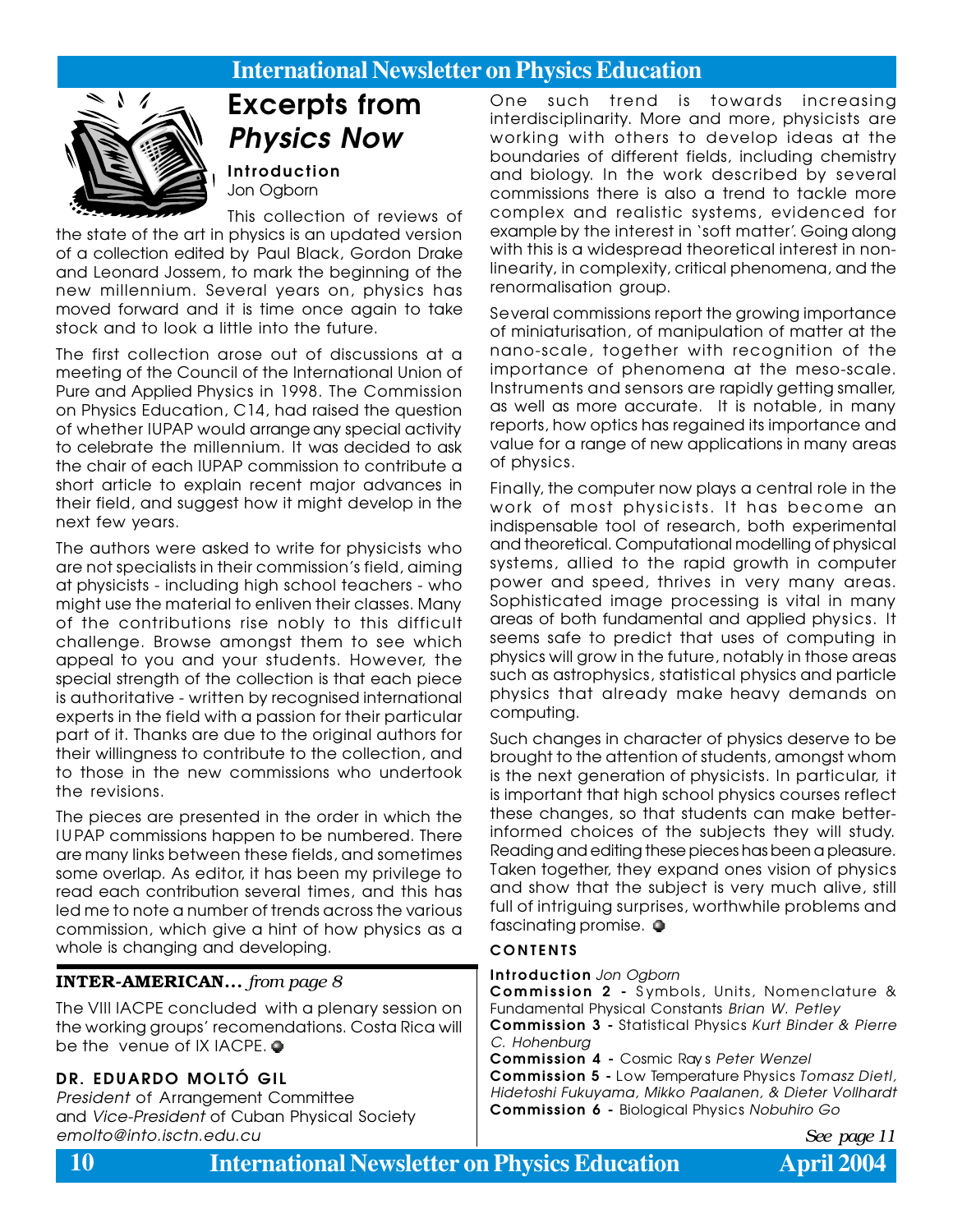

, the International Commission on Physics Education, is very happy to present another issue of our Newsletter, edited by one of our Associate Members, Professor Talisayon.

During the time since our last meeting, in Noordwijkerhout in the Netherlands, the update of our "millennium book" *Physics 2000*, as it *Enters a New Millennium*, has been carried out. The new book *Physics Now* has been available on the web since the end of last year. We are grateful to our member Jon Ogborn who carried the burden of collecting the texts from all commissions as well as editing the contribution of our own commission. Thanks are due to the authors from the different commissions for updating the articles from the earlier publication. During this year *Physics Now* will also be available in paper form, most probably printed in India.

ICPE is very proud of having been involved in one of the Varenna "Enrico Fermi" summer schools in 2003. For the first time in the 50-year old history of this prestigious school, physics education research was the topic. Our present member Matilde Vicentini from Rome and the former secretary of C14 E.F. Redish from University of Maryland acted as planners and directors of the course.

Our next annual meeting will take place in Durban, South Africa, directly after the IUPAP supported international conference "What Physics Should We Teach?", organized jointly by ICPE and the South African Institute of Physics, SAIP. The main organizer is Diane Grayson from the University of South Africa, also member of C14.

Physics Education is certainly an issue that is still very urgent and C14 hopes to contribute globally to encourage the different actors in the field. Teacher training, both initially and in-service, physics teaching at all levels and with modern equipment and not forgetting teaching the items which stem from physics and astronomy research of today, as well as physics education research, are all included in this sphere and deserve our close attention.

The role of many other agents in physics education should be observed very carefully and possibilities for collaboration taken care of. In particular, the national and regional physical societies must be our partners in this context. As is well known, some of these devote impressive efforts to the issues in question. However, we should also note, with great regret, that at least one very active partner has had to stop working in the field, due to the fact that no more resources were made available. I think of the European Network for Physics Education, EUPEN, whose important activities, led by Professor Ferdinande of Gent University in Belgium, lost their funding last October.

On the other hand, in the United States, two initiatives deserve our attention, namely PhysTEC (Physics Teacher Education Coalition), described by Ingrid Novodvorsky in our October Newsletter 2003 and the initiative where 250 American physics departments pledge to play a role in "improving the science education for future K-12 teachers". These projects would be well suited as patterns for initiatives in other parts of the world.  $\bullet$ 

### GUNNAR TIBELL

ICPE Chair *gunnar.tibell@tsl.uu.se*

### EXCERPTS... *from page 10*

Commission 8 - Semiconductors Bo Monemar

Commission 9 - Magnetism Roger Cowley, Michael Coey and Dominique Givord

Commission 10 - Structure and Dynamics of Condensed Matter Rudolf Klein

- Commission 11 Particle Physics Peter I.P.Kalmus
- Commission 12 Nuclear Physics Willem T H van Oers
- Commission 14 Physics Education Jon Ogborn

Commission 15 - Atomic, Molecular and Optical Physics W.A. van Wijngaarden

Commission 16 - Plasma Physics Abhijit Sen

Commission 17 - Quantum Electronics Hans-A Bachor and Richart Slusher

Commission 18 - Mathematical Physics David J. Rowe Commission 19 - Astrophysics Virginia Trimble

Commission 20 - Computational Physics Janos Kertesz, Giovanni Ciccotti, Alex Hansen, Peter Borcherds, Peter Drummond, Gemot Muenster & Juergen Hafner

Affiliated Commission 1 - Optics Pierre Chavel

Affiliated Commission 2 - General Relativity and Gravitation Werner Israel & Robert Wald

Affiliated Commission 3 - Acoustics Lawrence A. Crum Chairs of Commissions 2003

### NOTE: COMMISSIONS NOT INCLUDED

Commission 1 is an administrative Commission, responsible for finances

Commission 7 Acoustics has become Affiliated Commission 3 Acoustics

Commission 13 Physics for Development is being reorganised

It is available free on the web at the URL: http:// web.phys.ksu.edu/icpe/Publications/index.html and can be formatted for printing either in A4 or 8.5 x 11 size (159 pages) or can be downloaded directly from http:// web.phys.ksu.edu/icpe/Publications/PhysicsNowText-A4.pdf